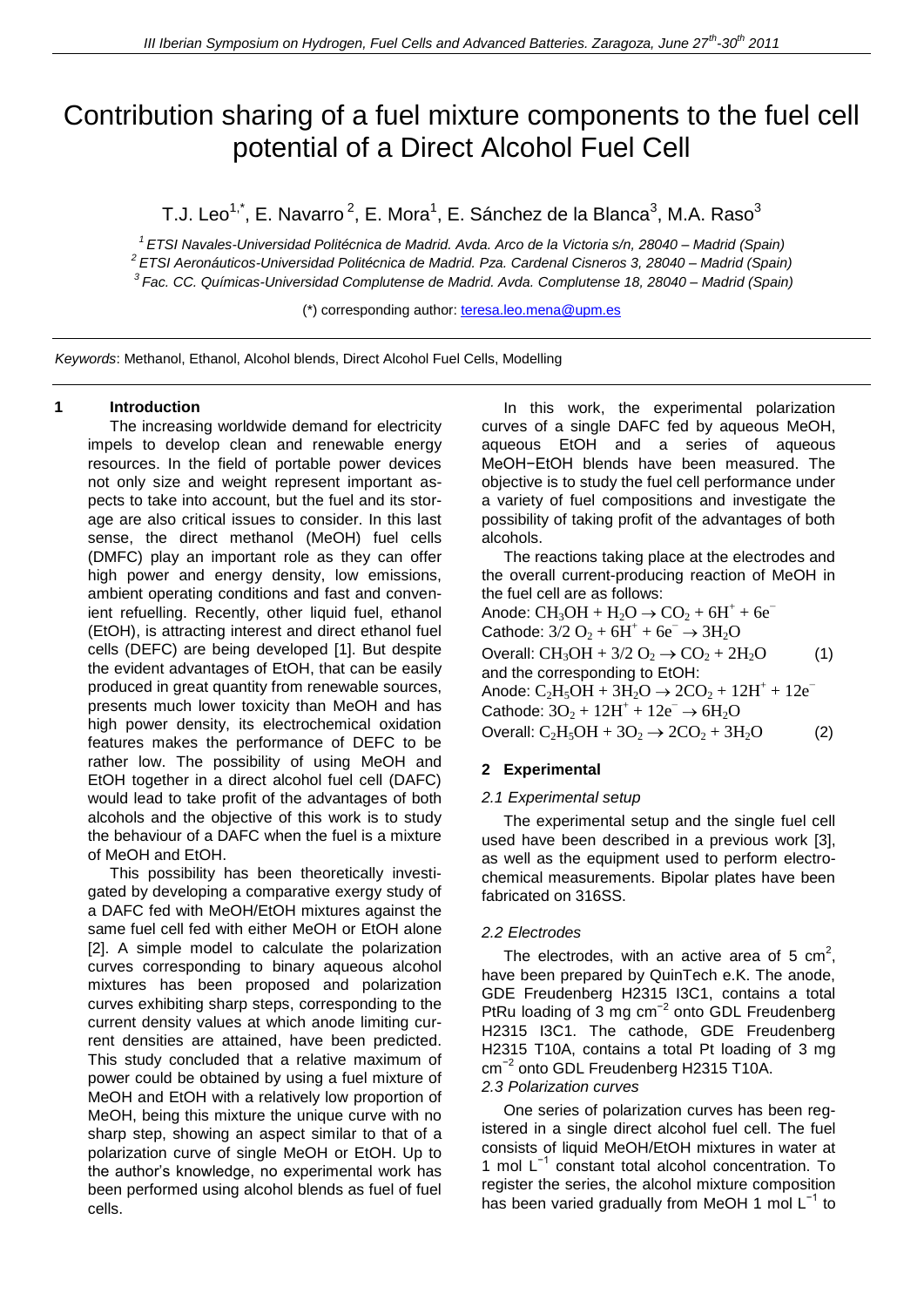EtOH 1 mol L−1. Intermediate MeOH/EtOH molar compositions investigated have been 0.90/0.10; 0.70/0.30; 0.50/0.50; 0.30/0.70; 0.10/0.90. The oxidant has been always pure oxygen. The temperature of the fuel cell has been kept constant at 80 °C in every case. Before any test, the cell has been preconditioned (it is always run under constant load, 0,150mV, and operation conditions over 15 minutes) for three times. The polarization curve corresponding to each different fuel composition has been also registered for three times.

The experimental conditions used are shown in Table 1.

| <b>Parameter</b>                     | <b>Units</b>          | Value |
|--------------------------------------|-----------------------|-------|
| Alcohol (MeOH-EtOH)<br>concentration | mol $L^{-1}$          | 1.0   |
| Alcohol flow rate                    | $mL$ min <sup>-</sup> | 3.0   |
| Oxygen flow rate                     | mL min <sup>-</sup>   | 250   |
| Oxygen pressure                      | bar                   | 1.0   |
| Temperature                          | ٥٢                    | ጸበ    |

Table 1. Experimental conditions of measurements.

#### **3 Polarization curves model**

### *3.1 The polarization curve when the fuel is a single alcohol*

The model used to describe the polarization curve of a single aqueous alcoholic solution is described in [2] and references therein, and is based on several studies involving DAFC [4].

The main equations used to model the polarization curve when the fuel cell is fed by a single aqueous alcoholic solution are summarized in the following paragraphs.

The general expression of a fuel cell polarization curve can be written as:

$$
V = E - \eta_{act,a} - \eta_{act,c} - \eta_{conc,a} - \eta_{conc,c} - \eta_{ohmic}
$$
 (3)

where *E* stands for the Nernst potential in the operating conditions:

$$
E = E^{0} + \frac{RT}{z_{a}F} \ln \left( \frac{c_{\text{CO}_{2}}^{V_{\text{CO}_{2}}}}{c_{\text{alc}}c_{\text{O}_{2}}^{V_{\text{O}_{2}}}} \right)
$$
(4)

When the alcohol is MeOH  $v_{\text{CO}_2}$  = 1,  $v_{\text{O}_2}$  = 3/2 and  $z_a = 6$ , but if the fuel is EtOH  $v_{CO_2} = 2$ ,  $v_{O_2} = 3$ and *z<sup>a</sup>* = 12, , as derived from equations (1) and (2), respectively.  $c_{\text{alc}}$  is the fuel concentration in the catalytic layer, calculated with the solution to the diffusion equations proposed in [5].

The crossover rate 
$$
r_c
$$
 is calculated as:  
\n
$$
r_c = \frac{\left(j_{\text{lim}}^a - j\right)\left(\beta + n_d \ j / j_w\right)}{j + j_{\text{lim}}^c \left(\beta + n_d \ j / j_w\right)}
$$
\n
$$
\beta = \frac{D_m l_b^a}{D_b^a l_m} \quad j_w = F D_b^a \ \frac{w^a}{l_b^a}
$$
\n(5)

being  $w^a$  the water molar concentration and  $j^a_{\text{lim}}$ ,  $j_{\text{lim}}^c$  stand for the anode and cathode limiting cur-

rent densities, respectively:  
\n
$$
j_{\text{lim}}^a = z_a F \frac{D_b^a c_h^a}{l_b^a}, \quad j_{\text{lim}}^c = 4F \frac{D_b^c c_h^c}{l_b^c}
$$
\n(6)

where  $c_h^a$  $c_h^a$  stands for the inlet alcohol concentration,

*a*  $l_b^a$ ,  $l_b^c$  $l_b^c$  are the thicknesses of the anode and the cathode backing layers, respectively, and  $D_b^a$ ,  $D_b^c$ represent the diffusion coefficient of alcohol and oxygen in their respective backing layers.

The anodic and cathodic activation overvoltages as a function of the exchange current density  $j_0$  and

the parameter 
$$
\alpha
$$
 have the following expressions:  
\n
$$
\eta_{act,a} = \frac{RT}{z_a \alpha_a F} \ln \frac{j}{j_{0,a}}; \eta_{act,c} = \frac{RT}{z_c \alpha_c F} \ln \frac{j}{j_{0,c}}
$$
\n(7)

Table 2. Assumed parameter values for MeOH and EtOH.

| <b>Parameter</b>                                | MeOH                                                       | EtOH                  |
|-------------------------------------------------|------------------------------------------------------------|-----------------------|
| $E^0$                                           | 1.214                                                      | 1.146                 |
| $z_a$                                           | 6                                                          | 12                    |
| $l_m$ (cm) [6]                                  | 0.0178                                                     | 0.0178                |
| $l_b$ (cm) [6]                                  | 0.0300                                                     | 0.0300                |
| $l_c$ (cm) [8]                                  | 0.0020                                                     | 0.0020                |
| Cathode transfer<br>coeff. $\alpha_c$ [7, 8]    | 1                                                          | 1                     |
| $n_d$ [8]                                       | 3.16                                                       | 3.16                  |
| $D_b^c$ (cm <sup>2</sup> ·s <sup>-1</sup> )[9]  | 0.338                                                      | 0.338                 |
| $\gamma_c$ [7,8]                                | 1[6]                                                       | 1                     |
| $A_{\nu}j_{0}^{ref}$                            | $[7]$                                                      | [8]                   |
| $j_{0,c}$ $(A \cdot cm^{-2})$ [10]              | $1.87 \cdot 10^{-8}$                                       | $1.87 \cdot 10^{-8}$  |
| $D_b^a$ (cm <sup>2</sup> s <sup>-1</sup> )[11]  | $2.984 \cdot 10^{-5}$                                      | $2.984 \cdot 10^{-5}$ |
| $D_m$ $\left(\text{cm}^2 \text{ s}^{-1}\right)$ | $2.148 \cdot 10^{-5}$ [12] $\left[ 2.97 \cdot 10^{-5}$ [9] |                       |

The concentration overvoltage is calculated follow-

ing the expressions:  
\n
$$
\eta_{conc,a} = \frac{RT}{z_a F} \ln \left( \frac{j_{\text{lim}}^a}{j_{\text{lim}}^a - j - j_{\text{cross}}} \right)
$$
\n
$$
\eta_{conc,c} = \frac{RT}{z_c F} \ln \left( \frac{j_{\text{lim}}^c}{j_{\text{lim}}^c - j - j_{\text{cross}}} \right)
$$
\nwhere *z* is a real, the figure of a local thermal distribution is 0.000.

where  $j_{\text{lim}}$  and the flux of alcohol through the membrane, expressed in current density units, *j<sub>cross</sub>*, are calculated as in [4]. The ohmic overpotential is ex-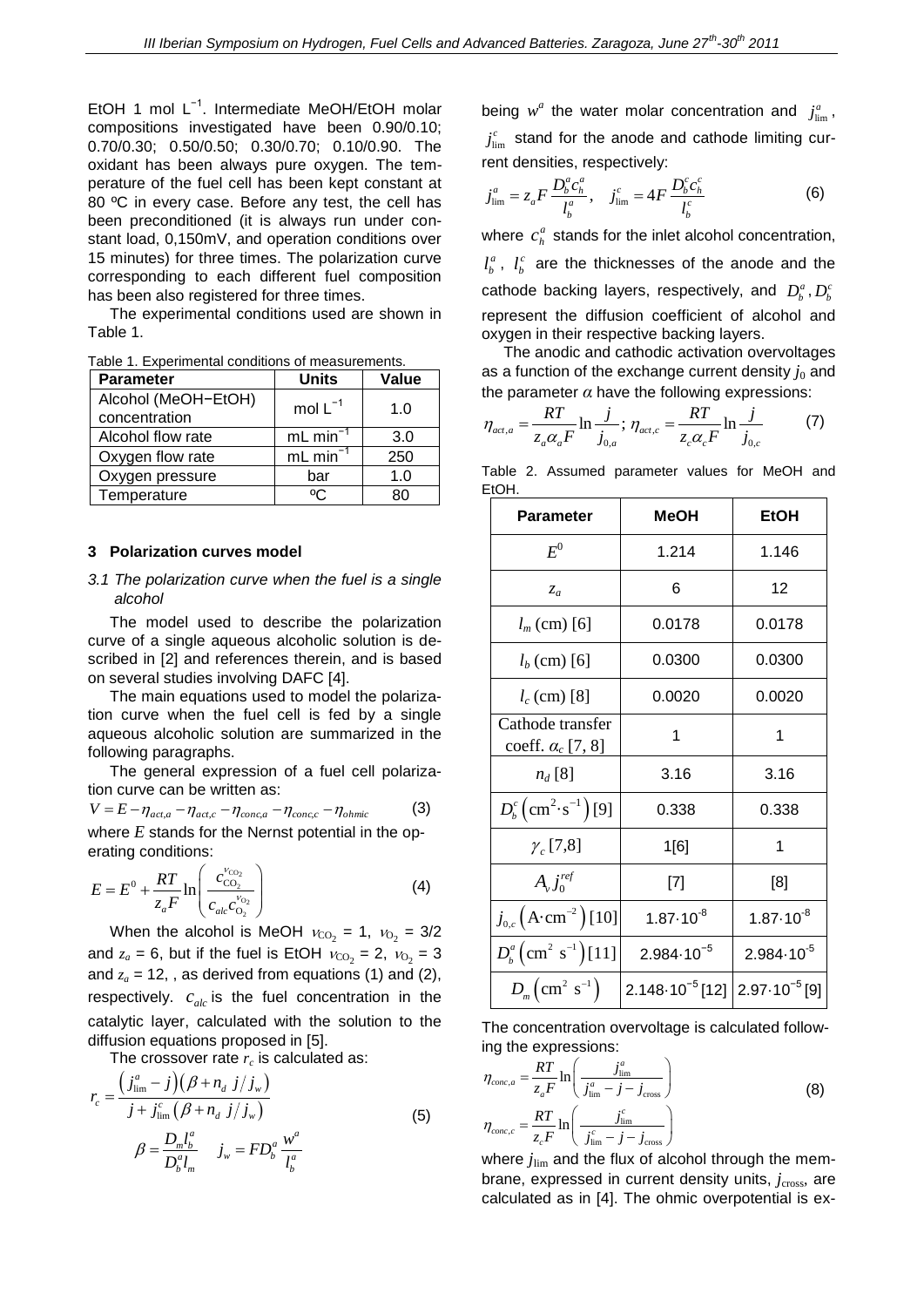pressed as  $\eta_{\text{ohmic}} = Rj$ , where *R* stands for the sum of membrane and contact resistance times area. The anode exchange current density  $j_{0,a}$  can be estimated as a function of the anode reaction order  $\chi$  and the alcohol concentration in the catalytic layer *calc*.

The fixed parameters assumed in the model, for MeOH and EtOH, are shown in Table 2.

## *3.2 The polarization curve when the fuel is a mixture of alcohols*

To develop this study the total alcohol concentration and the volumetric flow rate at the fuel cell inlet are kept constant, thus the molar flow rate of alcohol  $\dot{n}_{m} = \dot{n}_{M, in} + \dot{n}_{E, in}$  entering the fuel cell is kept constant. Then, the proportion of MeOH, *yM*, in the mixture can be expressed as  $y_M = \dot{n}_{M,in} / \dot{n}_{in}$  and

that of EtOH,  $y_E = \dot{n}_{E,in} / \dot{n}_{in}$ . Therefore,  $y_M + y_E = 1$ .

Three possible models have been proposed to study the behaviour of polarization curves corresponding to a DAFC fed with a fuel consisting of aqueous MeOH/EtOH blends.

#### *3.2.1 Model I*

Each alcohol contributes independently to the total cell voltage:

cell voltage:  
\n
$$
V = y_M V_M \left( \vec{P}_M, j, y_M c \right) + y_E V_E \left( \vec{P}_E, j, y_E c \right)
$$
\n(9)

where  $c$  is the total alcohol concentration and  $P_i$  is the parameter set of alcohol *i* (those collected in Table 2 and  $\gamma_a$ ,  $\alpha_a$  and  $R$ ).

#### *3.2.2 Model II*

A total cell voltage is calculated with averaged parameters, that is, the cell voltage is assumed to

result from an "averaged pure fuel":  
\n
$$
V = V \left[ \left( y_M \vec{P}_M + y_E \vec{P}_E \right), j, c \right]
$$
\n(10)

## *3.2.3 Model III*

This model is similar to Model II, but parameters  $\gamma_a$ , *α<sup>a</sup>* and *R* are assumed as unique (they are not averaged) for each MeOH/EtOH mixture. Therefore, they are fitted in each case.

#### **4 Results and discussion**

Performance of the DAFC under study fed with different MeOH/EtOH aqueous solutions is shown in Fig. 1. Experimental polarization and power density curves of the single fuel cell operating with a fuel consisting of 1M aqueous solution of: pure MeOH; 90% MeOH/10% EtOH; 70% MeOH/30% EtOH; 50% MeOH/50% EtOH; 30% MeOH/70% EtOH; 10% MeOH/90% EtOH and pure EtOH are depicted in Fig. 1. As observed, the fuel performance diminishes gradually from pure MeOH to pure EtOH. Even at a low EtOH concentration,  $y_{EtoH}$ =0.1 and  $y_{MeOH}$  =0.9, EtOH affects in a significant way the behaviour of the fuel cell.

Polarization curves corresponding to pure MeOH and pure EtOH have been fitted to the model described in Subsection 3.1. The results obtained for pure alcohols are collected in Table 3.

Figure 2 shows the results obtained by using Model I to describe the performance of the single DAFC.

Table 3. Fitting parameters of the *V−j* model used for MeOH and EtOH.

| <b>Parameter</b> | $V_a$  | $\alpha_a$ | $R(\Omega \text{ cm}^2)$ |
|------------------|--------|------------|--------------------------|
| MeOH             | 0.8147 | 0.1439     | 3.2852                   |
| <b>EtOH</b>      | 0.6346 | 0.0478     | 9.0140                   |



**Fig. 1.** The performance comparison of a DAFC fed with MeOH/EtOH aqueous solutions. Total alcohol concentration 1 M. Temperature 80 ºC.



**Fig. 2.** Experimental and Model I fitted *V-j* curves of a DAFC fed with aqueous MeOH/EtOH mixtures at 80 ºC and 1M total alcohol concentration.

Figure 3 shows the results obtained by using Model II to describe the performance of the single DAFC.

Finally, the results from fitting the experimental *V−j* curves to Model III are depicted in Fig. 4 and the parameter values of  $\gamma_a$ ,  $\alpha_a$  and R derived for each mixture are collected in Table 4. The results are quite satisfactory in this case, and it seems that the aqueous alcohol mixture behaves as a "pure averaged alcohol".